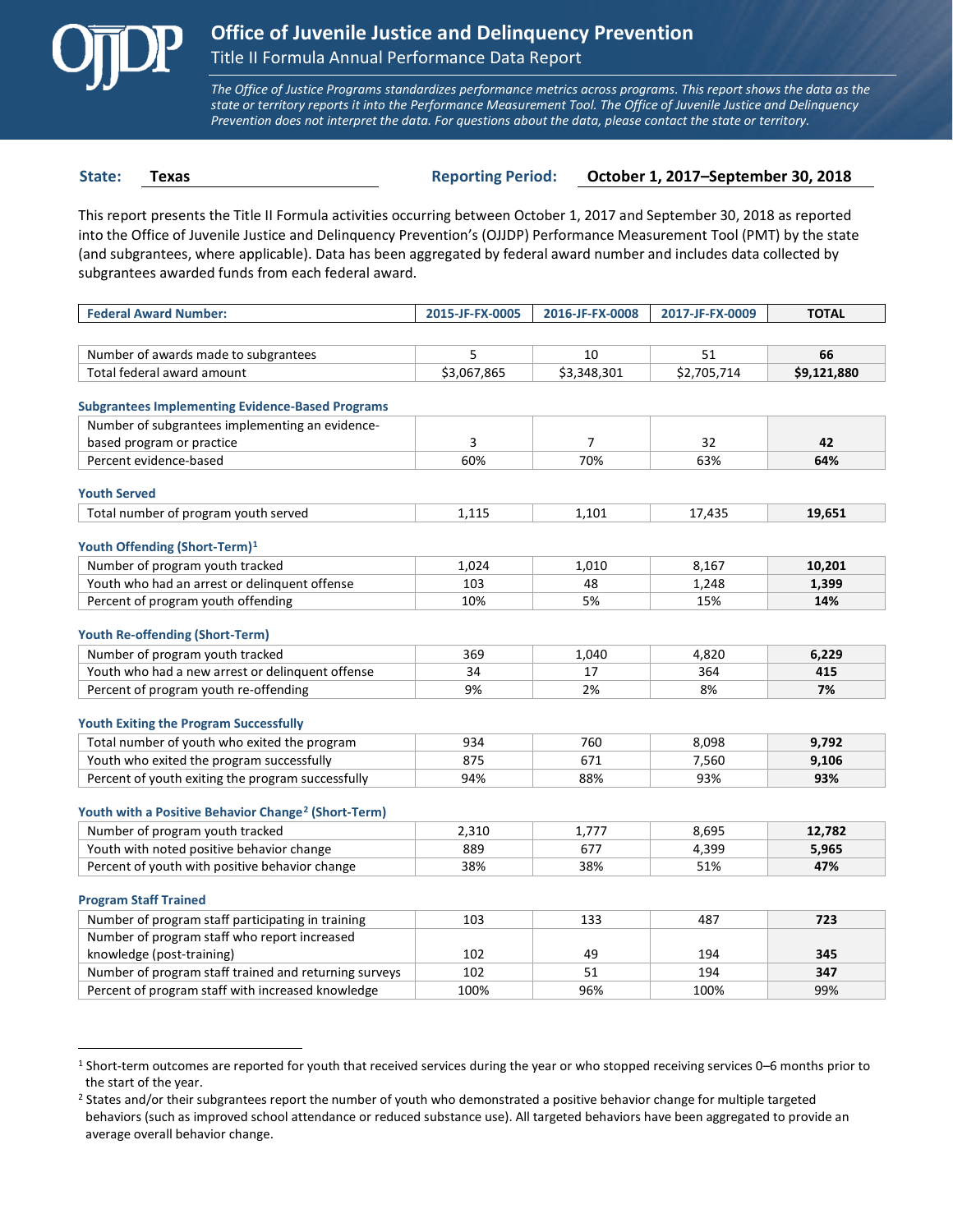| Number of Memorandum of Understandings developed | 14 | 60 | 49  | 123 |
|--------------------------------------------------|----|----|-----|-----|
| Number of program materials developed            |    | 96 | 166 | 262 |
| Number of planning activities conducted          | 17 | 86 | 517 | 620 |
| Number of program/agency policies or procedures  |    |    |     |     |
| created, amended, or rescinded                   | 18 |    | 194 | 216 |

# Purpose Area Allocations

OJJDP has defined 32 purpose areas that states may use their Title II funds to implement, either through subawards to local, public, and private agencies or through statewide programs. This section lists the funds allocated from each federal award to both subgrantee and statewide programs during the reporting period.<sup>[3](#page-1-0)</sup>

| <b>Purpose Area</b>                             | 2015-JF-FX-0005 | 2016-JF-FX-0008 | 2017-JF-FX-0009 | <b>TOTAL</b> |
|-------------------------------------------------|-----------------|-----------------|-----------------|--------------|
| 1. Aftercare/Reentry                            | \$0             | \$0             | \$47,616        | \$47,616     |
| 2. After School Programs                        | \$0             | \$0             | \$182,531       | \$182,531    |
| 3. Alternatives to Detention                    | \$0             | \$0             | \$0             | \$0          |
| 4. Child Abuse and Neglect                      | \$0             | \$0             | \$0             | \$0          |
| 5. Community-Based Programs and Services        | \$0             | \$0             | \$30,194        | \$30,194     |
| 6. Delinquency Prevention                       | \$54,430        | \$99,497        | \$125,682       | \$279,609    |
| 7. Gangs                                        | \$0             | \$0             | \$0             | \$0          |
| 8. Graduated and Appropriate Sanctions          | \$0             | \$0             | \$0             | \$0          |
| 9. Hate Crimes                                  | \$0             | \$0             | \$0             | \$0          |
| 10. Job Training                                | \$0             | \$47,757        | \$79,108        | \$126,865    |
| 11. Learning and Other Disabilities             | \$0             | \$0             | \$0             | \$0          |
| 12. Mental Health Services                      | \$154,316       | \$0             | \$464,230       | \$618,546    |
| 13. Mentoring, Counseling and Training Programs | \$158,924       | \$30,600        | \$588,042       | \$777,566    |
| 14. Positive Youth Development                  | \$0             | \$0             | \$0             | \$0          |
| 15. Probation                                   | \$0             | \$0             | \$0             | \$0          |
| 16. Protecting Juvenile Rights                  | \$0             | \$0             | \$0             | \$0          |
| 17. School Programs                             | \$24,186        | \$299,886       | \$222,306       | \$546,378    |
| 18. Substance and Alcohol Abuse                 | \$0             | \$0             | \$313,459       | \$313,459    |
| 19. Compliance Monitoring                       | \$0             | \$36,834        | \$0             | \$36,834     |
| 20. Deinstitutionalization of Status Offenders  | \$0             | \$0             | \$0             | \$0          |
| 21. Disproportionate Minority Contact           | \$0             | \$0             | \$0             | \$0          |
| 22. Diversion                                   | \$0             | \$149,900       | \$207,734       | \$357,634    |
| 23. Gender-Specific Services                    | \$0             | \$0             | \$0             | \$0          |
| 24. Indian Tribe Programs                       | \$0             | \$0             | \$0             | \$0          |
| 25. Indigent Defense                            | \$0             | \$0             | \$0             | \$0          |
| 26. Jail Removal                                | \$0             | \$0             | \$0             | \$0          |
| 27. Juvenile Justice System Improvement         | \$0             | \$0             | \$0             | \$0          |
| 28. Planning and Administration                 | \$0             | \$0             | \$0             | \$0          |
| 29. Reducing Probation Officer Caseloads        | \$0             | \$0             | \$0             | \$0          |
| 30. Rural Area Juvenile Programs                | \$0             | \$0             | \$0             | \$0          |
| 31. Separation of Juveniles from Adult Inmates  | \$0             | \$0             | \$0             | \$0          |
| 32. State Advisory Group (SAG) Allocation       | \$0             | \$0             | \$0             | \$0          |

<span id="page-1-0"></span><sup>&</sup>lt;sup>3</sup> The dollars shown are an estimate of total funds allocated for activities conducted for each purpose area. The PMT is not a grants management system and does not collect data on actual expenditures. For actual expenditures, please refer to the Office of Justice Programs Grants Management System (GMS).

 $\overline{a}$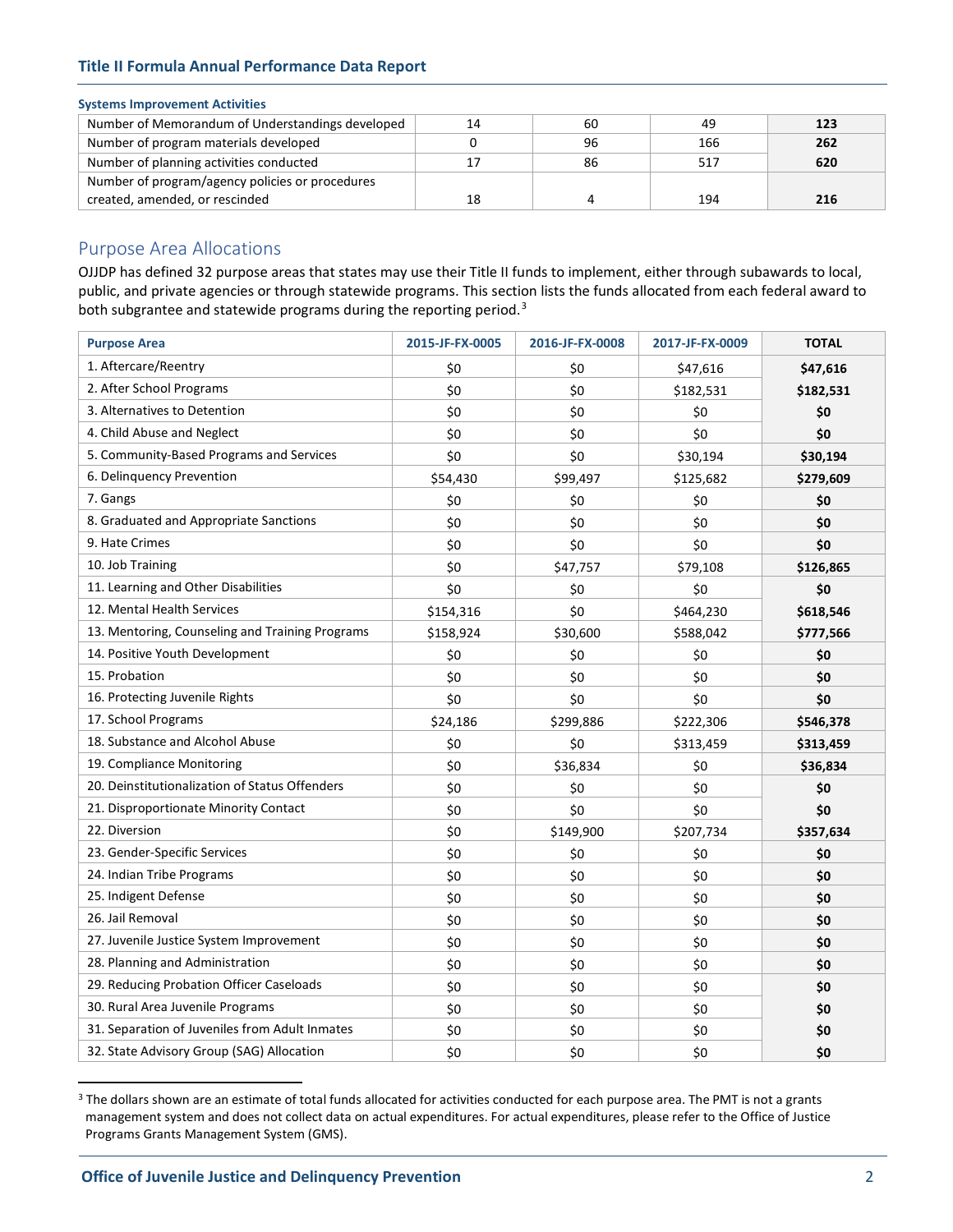# Subgrantee Information

This section lists all the local, tribal, and community-based organizations receiving a subaward from the state, the subaward amount, and the purpose area the funds were allocated towards.<sup>[4](#page-2-0)</sup>

|                         | 2015-JF-FX-0005 | 2016-JF-FX-0008        | 2017-JF-FX-0009        |
|-------------------------|-----------------|------------------------|------------------------|
| Alamo, City of - 31044  |                 |                        |                        |
| Subaward Number         | N/A             | 3104401                | N/A                    |
| <b>Subaward Amount</b>  | N/A             | \$25,652               | N/A                    |
| Program Area Allocation | N/A             | <b>School Programs</b> | N/A                    |
|                         |                 |                        |                        |
| <b>Alvin ISD</b>        |                 |                        |                        |
| Subaward Number         | N/A             | N/A                    | 3334801                |
| <b>Subaward Amount</b>  | N/A             | N/A                    | \$40,000               |
| Program Area Allocation | N/A             | N/A                    | Delinguency Prevention |

#### **Ark-Tex Council of Governments - 14266**

| Subaward Number         | N/A | N/A | 1426619                |
|-------------------------|-----|-----|------------------------|
| <b>Subaward Amount</b>  | N/A | N/A | 000.'<br><b>. پ</b>    |
| Program Area Allocation | N/A | N/A | Mental Health Services |

#### **Arlington ISD**

| Subaward Number         | N/A | N/L | 3297601               |
|-------------------------|-----|-----|-----------------------|
| <b>Subaward Amount</b>  | N/A | N/t | - 223,833             |
| Program Area Allocation | N/A | N/A | After-School Programs |

#### **Austin, City of - 28943**

| Subaward Number         | N/A | N/A | 2894303                   |
|-------------------------|-----|-----|---------------------------|
| Subaward Amount         | N/A | N/A | \$27.880                  |
|                         |     |     | Mentoring, Counseling And |
| Program Area Allocation | N/A | N/A | <b>Training Programs</b>  |

#### **BCFS Health and Human Services - 33016**

| Subaward Number            | N/f | N/A | 3301601   |
|----------------------------|-----|-----|-----------|
| Subaward Amount            | N'  | N/r |           |
| Area Allocation<br>Program | N/A | N/A | Diversion |

## **Bell County - 33526**

| Subaward Number         | N/A | N/A   |                        |
|-------------------------|-----|-------|------------------------|
| Subaward Amount         | N/F | N / / | \$34.350               |
| Program Area Allocation | N/k | N/A   | Mental Health Services |

#### **Bellville, City of**

 $\overline{a}$ 

| Subaward Number         | N/A | 2932603          | N/A |
|-------------------------|-----|------------------|-----|
| Subaward Amount         | N/A | \$33.992         | N/A |
| Program Area Allocation | N/A | Training<br>JOD. | N/A |

#### **Big Brothers Big Sisters of El Paso, Inc. - 32910**

| Subaward Number         | N/A | N/A | 3291001                   |
|-------------------------|-----|-----|---------------------------|
| Subaward Amount         | N/A | N/A | \$23.070                  |
| Program Area Allocation |     |     | Mentoring, Counseling And |
|                         | N/A | N/A | <b>Training Programs</b>  |

<span id="page-2-0"></span><sup>&</sup>lt;sup>4</sup> The report does not include subgrantees who were not operational (e.g., did not provide services or expend grant funds) during the year or did not complete data entry in the PMT.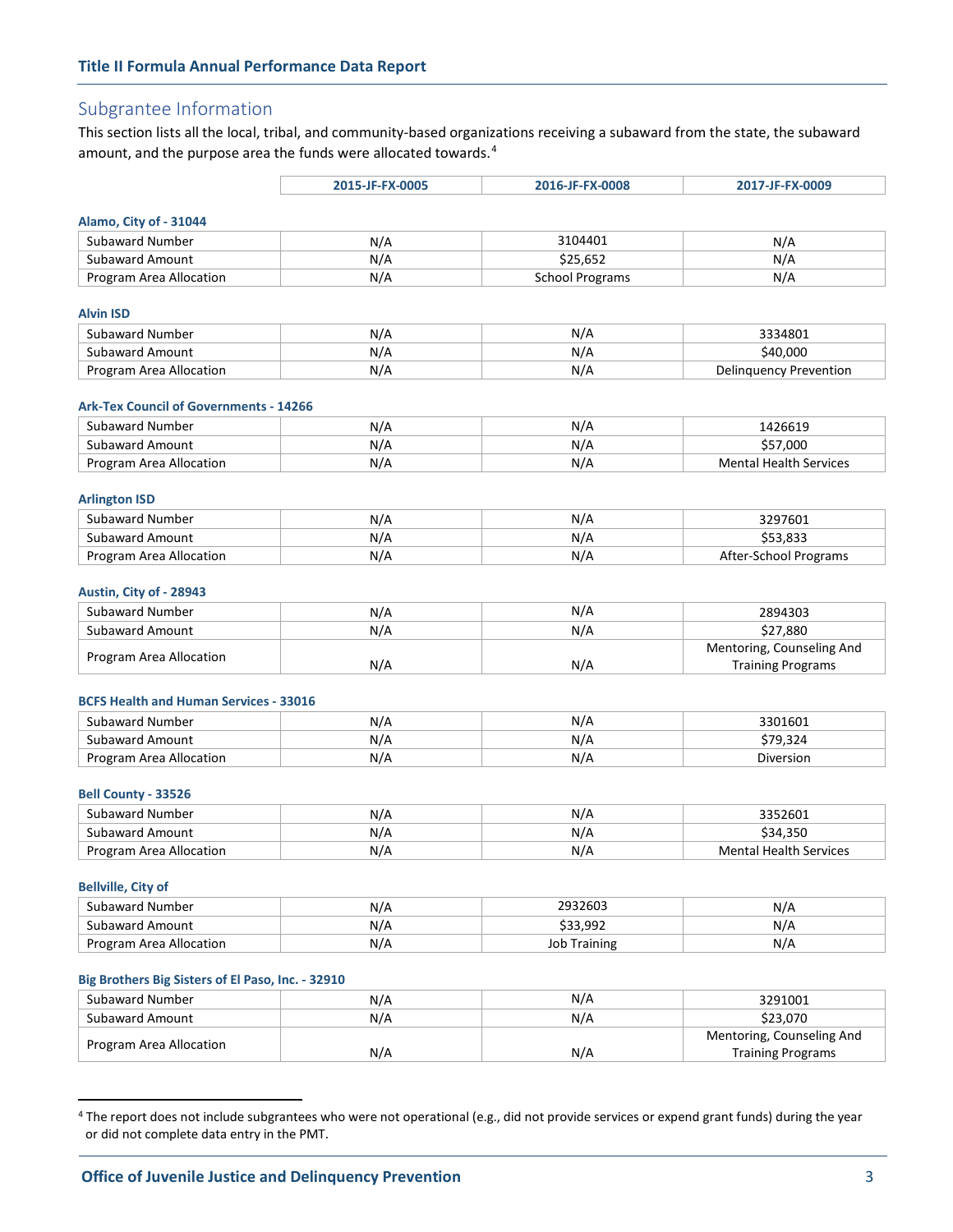#### **Boys & Girls Club of El Campo**

| Subaward Number         | N/A | N/A | 3352601                       |
|-------------------------|-----|-----|-------------------------------|
| Subaward Amount         | N/A | N/A | \$34.350                      |
| Program Area Allocation | N/A | N/A | <b>Mental Health Services</b> |

#### **Boys & Girls Clubs of Greater Fort Worth - 33367**

| Subaward Number         | 3336701                       | N/A | N/A |
|-------------------------|-------------------------------|-----|-----|
| Subaward Amount         | 100.000                       | N/A | N/A |
| Program Area Allocation | <b>Mental Health Services</b> | N/A | N/A |

## **Brazos Valley Council of Governments - 14706**

| Subaward Number         | N/A | $N/\sim$ | 470619                        |
|-------------------------|-----|----------|-------------------------------|
| Subaward Amount         | N/A | N/A      | .30.000                       |
| Program Area Allocation | N/A | N/A      | <b>Mental Health Services</b> |

## **Bryan ISD - 28520**

| Subaward Number         | N/A | N/A | 2852004                   |
|-------------------------|-----|-----|---------------------------|
| Subaward Amount         | N/A | N/A | \$28.634                  |
|                         |     |     | Mentoring, Counseling And |
| Program Area Allocation | N/A | N/A | <b>Training Programs</b>  |

#### **Cameron County - 14713**

| Subaward Number         | N/A | N/A |                        |
|-------------------------|-----|-----|------------------------|
| Subaward Amount         | N/A | ΛL  | 20                     |
| Program Area Allocation | N/A | N/A | Mental Health Services |

#### **Cameron County - 27230**

| Subaward Number         | N/A | AL  | 2723005               |
|-------------------------|-----|-----|-----------------------|
| Subaward Amount         | N/A | N/A | \$61.926              |
| Program Area Allocation | N/A | N/A | After-School Programs |

### **Canyon ISD - 28253**

| Subaward Number         | N/A | N/t      | `25304                      |
|-------------------------|-----|----------|-----------------------------|
| Subaward Amount         | N/A | N/t      | \$59.326                    |
| Program Area Allocation | N/A | $N/\ell$ | substance And Alcohol Abuse |

## **Center Against Sexual and Family Violence - 33001**

| Subaward Number         | N/A | N/L | 3300101                  |
|-------------------------|-----|-----|--------------------------|
| Subaward Amount         | N/A | N/F | $\overline{\phantom{a}}$ |
| Program Area Allocation | N/A | N/A | Delinguency Prevention   |

## **Colorado County - 30976**

| Subaward Number         | N/A | N/A | 3097602               |
|-------------------------|-----|-----|-----------------------|
| Subaward Amount         | N/A | N.  | \$33.936              |
| Program Area Allocation | N/A | N/L | After-School Programs |

#### **Communities in Schools of North Texas - 33309**

| Subaward Number         | N/A |                        | N/  |
|-------------------------|-----|------------------------|-----|
| Subaward Amount         | N/A | ነዓዓ 497                | N/  |
| Program Area Allocation | N/A | Delinguency Prevention | N/A |

#### **Communities In Schools, Southeast Harris County - 33443**

| Subaward Number         | N/A | N/A | 3344301            |
|-------------------------|-----|-----|--------------------|
| Subaward Amount         | N/A | N/A | 580.00C            |
| Program Area Allocation | N/A | N/A | Programs<br>School |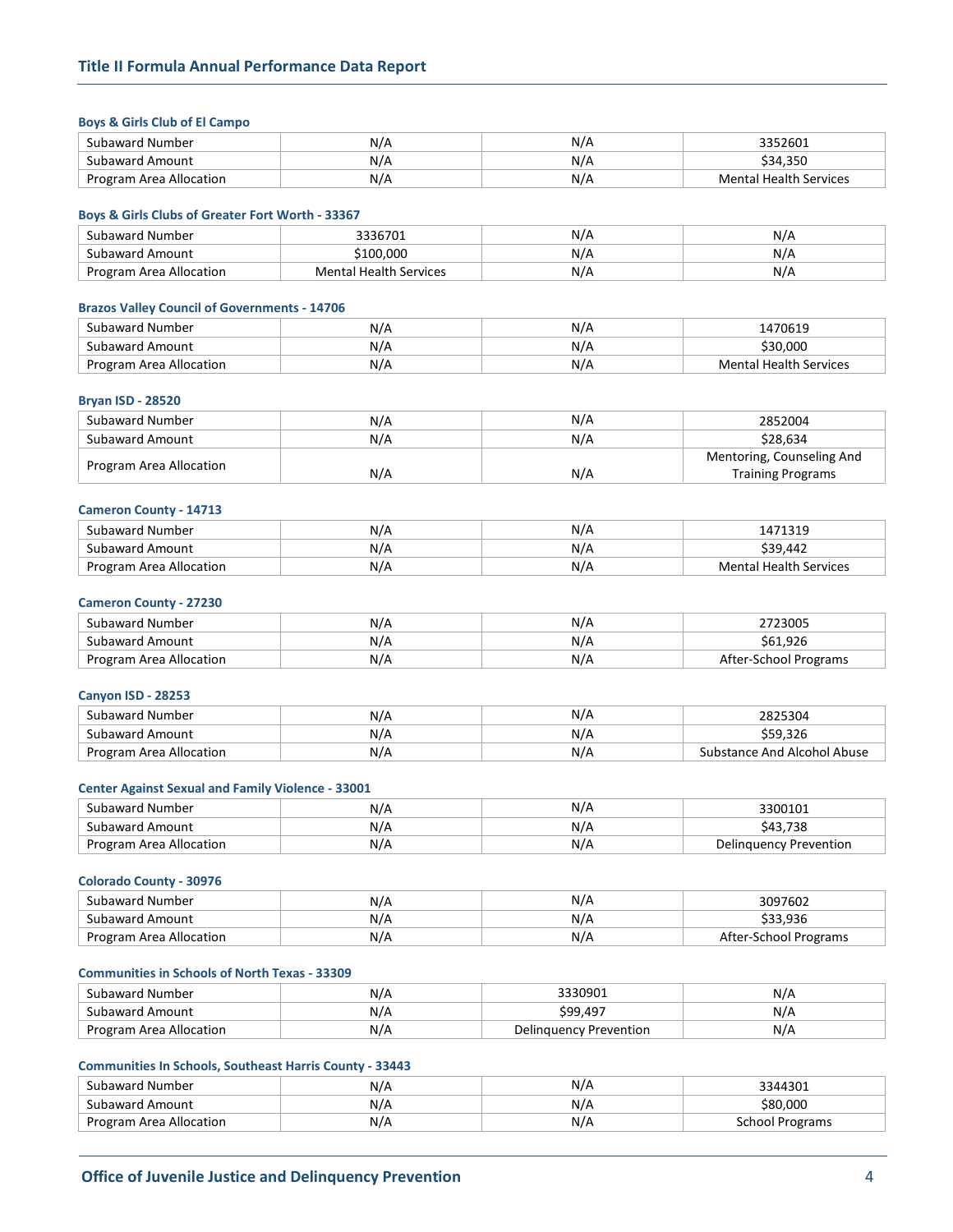| <b>Concho Valley Council of Governments - 14843</b> |            |                        |                                           |
|-----------------------------------------------------|------------|------------------------|-------------------------------------------|
| <b>Subaward Number</b>                              | N/A        | N/A                    | 1484318                                   |
| <b>Subaward Amount</b>                              | N/A        | N/A                    | \$27,874                                  |
| Program Area Allocation                             |            |                        | Mentoring, Counseling And                 |
|                                                     | N/A        | N/A                    | <b>Training Programs</b>                  |
| <b>Creative Kids - 32916</b>                        |            |                        |                                           |
| <b>Subaward Number</b>                              | N/A        | N/A                    | 3291601                                   |
| <b>Subaward Amount</b>                              | N/A        | N/A                    | \$47,050                                  |
|                                                     |            |                        | Mentoring, Counseling And                 |
| Program Area Allocation                             | N/A        | N/A                    | <b>Training Programs</b>                  |
| <b>Cross Plains ISD</b>                             |            |                        |                                           |
| <b>Subaward Number</b>                              | N/A        | N/A                    | 3058502                                   |
| <b>Subaward Amount</b>                              | N/A        | N/A                    | \$33,463                                  |
| Program Area Allocation                             | N/A        | N/A                    | <b>School Programs</b>                    |
|                                                     |            |                        |                                           |
| Dallas Challenge, Inc. - 32998                      |            |                        |                                           |
| Subaward Number                                     | N/A        | N/A                    | 3299801                                   |
| <b>Subaward Amount</b>                              | N/A        | N/A                    | \$69,672                                  |
| Program Area Allocation                             | N/A        | N/A                    | <b>Substance And Alcohol Abuse</b>        |
| <b>East Texas Council of Governments - 25417</b>    |            |                        |                                           |
| <b>Subaward Number</b>                              | N/A        | N/A                    | 2541706                                   |
| <b>Subaward Amount</b>                              | N/A        | N/A                    | \$46,952                                  |
| Program Area Allocation                             | N/A        | N/A                    | <b>Mental Health Services</b>             |
| Edcouch, City of - 31190                            |            |                        |                                           |
| Subaward Number                                     | N/A        | N/A                    | 3119002                                   |
| <b>Subaward Amount</b>                              | N/A        | N/A                    | \$25,575                                  |
| Program Area Allocation                             | N/A        | N/A                    | <b>Substance And Alcohol Abuse</b>        |
|                                                     |            |                        |                                           |
| Falls County - 32666<br><b>Subaward Number</b>      |            |                        |                                           |
| <b>Subaward Amount</b>                              | N/A        | N/A                    | 3266601                                   |
| Program Area Allocation                             | N/A<br>N/A | N/A<br>N/A             | \$17,128<br><b>Mental Health Services</b> |
|                                                     |            |                        |                                           |
| <b>Fannin County - 28062</b>                        |            |                        |                                           |
| <b>Subaward Number</b>                              | N/A        | N/A                    | 2806204                                   |
| Subaward Amount                                     | N/A        | N/A                    | \$32,000                                  |
| Program Area Allocation                             | N/A        | N/A                    | Substance And Alcohol Abuse               |
| <b>Galena Park ISD</b>                              |            |                        |                                           |
| Subaward Number                                     | N/A        | 3363101                | N/A                                       |
| <b>Subaward Amount</b>                              | N/A        | \$84,500               | N/A                                       |
| Program Area Allocation                             | N/A        | <b>School Programs</b> | N/A                                       |
| <b>Girl Scouts of Central Texas - 25527</b>         |            |                        |                                           |
| Subaward Number                                     | N/A        | N/A                    | 2552706                                   |
| <b>Subaward Amount</b>                              | N/A        | N/A                    | \$167,934                                 |
|                                                     |            |                        | Mentoring, Counseling And                 |
| Program Area Allocation                             | N/A        | N/A                    | <b>Training Programs</b>                  |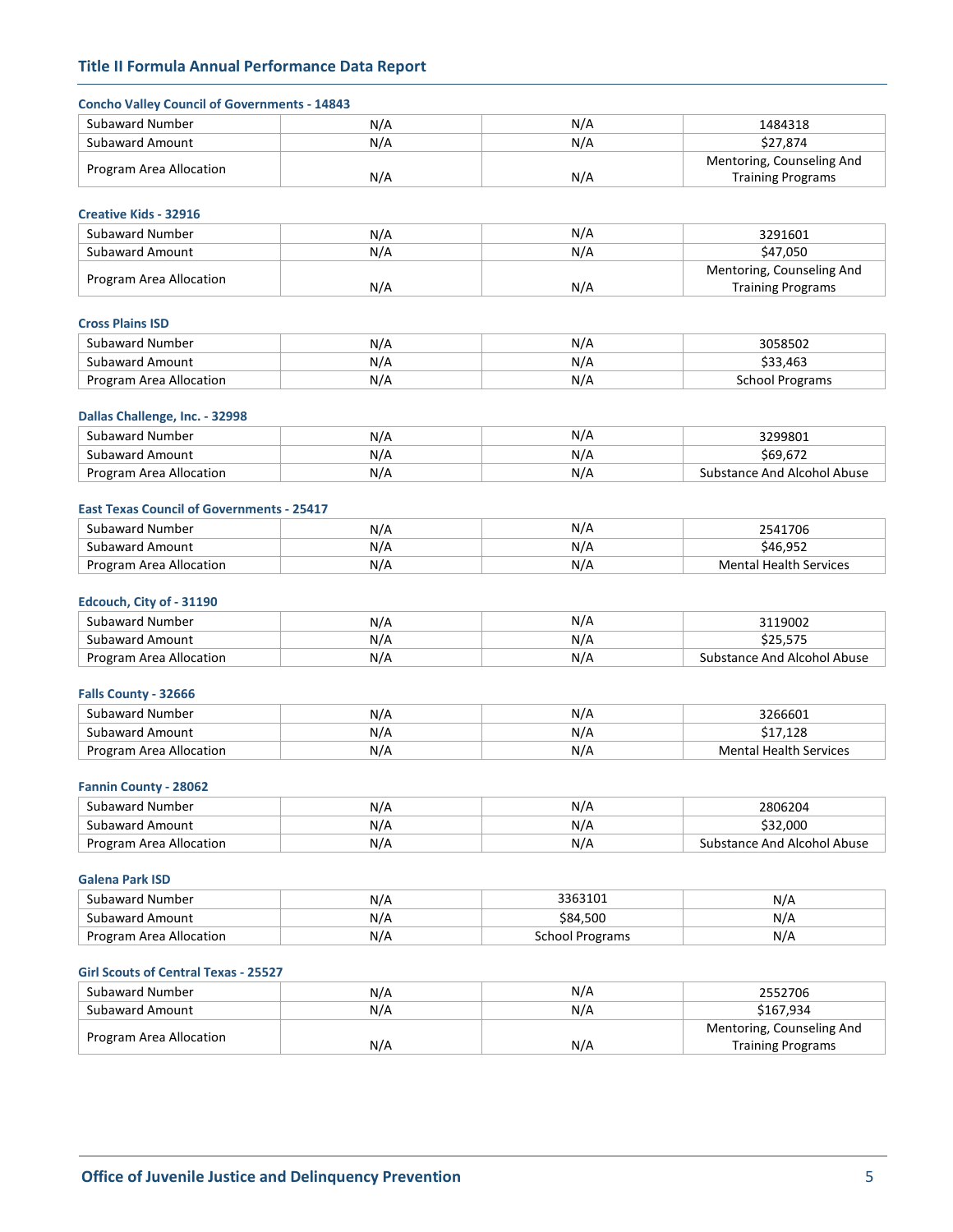## **Graham ISD - 14310**

| Subaward Number         | N/A | N/A        | 431019          |
|-------------------------|-----|------------|-----------------|
| . Subaward Amount       | N/A | N<br>177 F | 000.،           |
| Program Area Allocation | N/A | N/A        | School Programs |

#### **Heart of Texas Council of Governments - 14241**

| Subaward Number         | 1424119                       | N/F | N/A |
|-------------------------|-------------------------------|-----|-----|
| Subaward Amount         | 21C                           | N/  | N/A |
| Program Area Allocation | <b>Mental Health Services</b> | N/F | N/A |

### **Houston, City of - 31101**

| Subaward Number         | N/A | 2110202           | NIF  |
|-------------------------|-----|-------------------|------|
| Subaward Amount         | N/A | 765               | N7 A |
| Program Area Allocation | N/A | Training<br>Job i | IV/A |

#### **Houston-Galveston Area Council - 26067**

| Subaward Number         | N/A | N/L | 2606706                |
|-------------------------|-----|-----|------------------------|
| Subaward Amount         | N/A | N/  | \$134.222              |
| Program Area Allocation | N/A | N/L | Mental Health Services |

### **Jacksboro, City of - 15984**

| Subaward Number         | N/k | N/  | 598417          |
|-------------------------|-----|-----|-----------------|
| Subaward Amount         | N/A | N/t | \$15.000        |
| Program Area Allocation | N/A | N/A | School Programs |

## **Kids In A New Groove**

| Subaward Number         | N/A | N/A | 3249901                   |
|-------------------------|-----|-----|---------------------------|
| Subaward Amount         | N/A | N/A | \$77,000                  |
|                         |     |     | Mentoring, Counseling And |
| Program Area Allocation | N/A | N/A | <b>Training Programs</b>  |

## **Kyle, City of - 28778**

| Subaward Number         | N/A | м             | 2077002<br>'8U. |
|-------------------------|-----|---------------|-----------------|
| Subaward Amount         | N/A | AL 1<br>177 F | .468            |
| Program Area Allocation | N/A | N/A           | Diversion       |

## **Lamb County - 32798**

| Subaward Number            | N/A | N/A | ን27980ኒ              |
|----------------------------|-----|-----|----------------------|
| Subaward Amount            | N/A | N/A | 35.690،<br>cor.      |
| Area Allocation<br>Program | N/A | N/F | ichool<br>l Programs |

#### **Llano County**

| Subaward Number         | N/A | N/A | 2261201<br>∸∟ |
|-------------------------|-----|-----|---------------|
| Subaward Amount         | N/A | N/A | :40.82        |
| Program Area Allocation | N/A | N/A | Diversion     |

## **Malakoff ISD - 33867**

| Subaward Number         | N/F | N/A | 3386701   |
|-------------------------|-----|-----|-----------|
| Subaward Amount         | N/F | N/A | 16.883ء   |
| Program Area Allocation | N/A | N/A | Diversion |

## **Mission, City of - 33718**

| Subaward Number         | N/A | N/A | 3371801                   |
|-------------------------|-----|-----|---------------------------|
| Subaward Amount         | N/A | N/A | \$60,000                  |
|                         |     |     | Mentoring, Counseling And |
| Program Area Allocation | N/A | N/A | <b>Training Programs</b>  |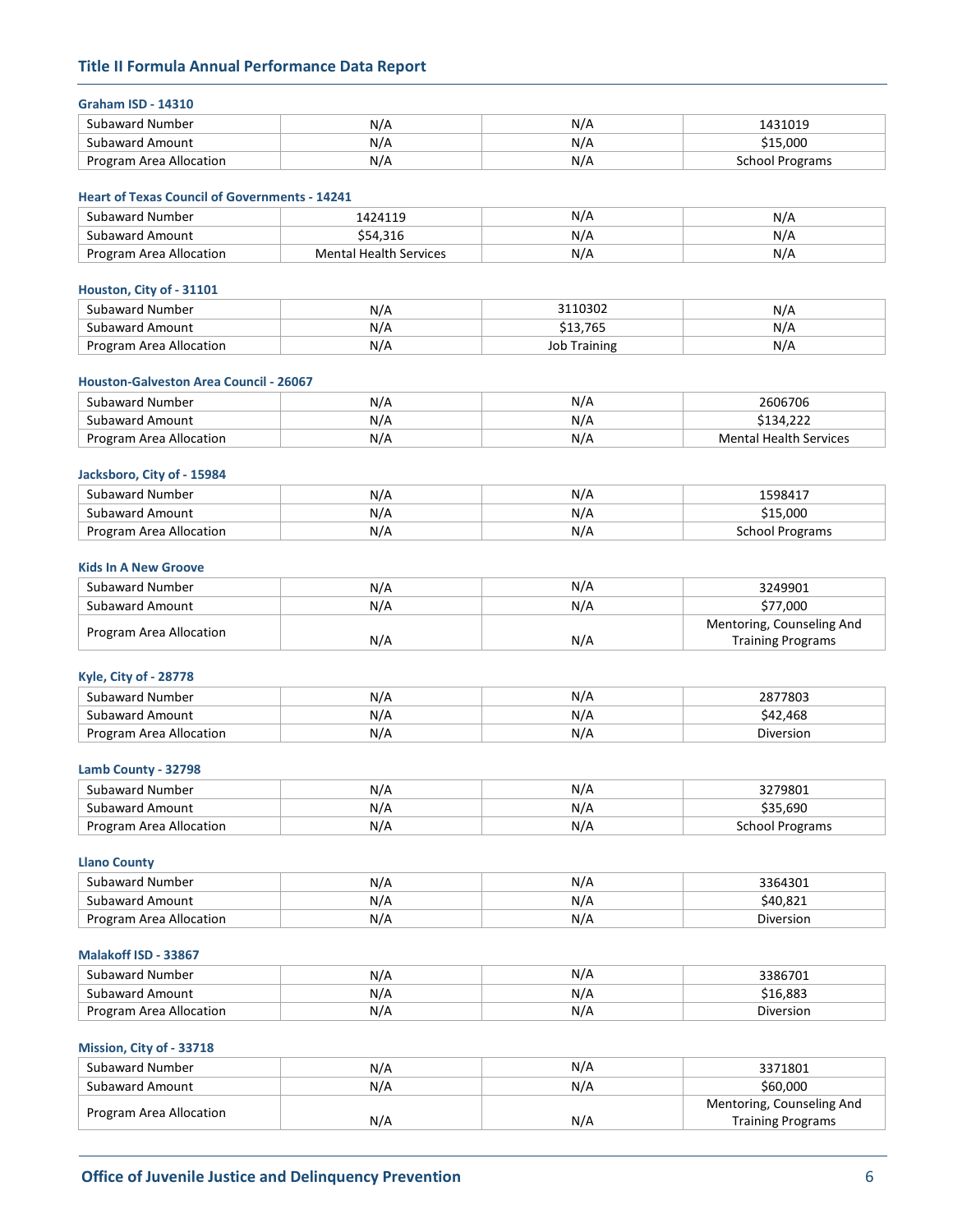|  | <b>Next Step Community Solutions</b> |  |
|--|--------------------------------------|--|
|--|--------------------------------------|--|

| Subaward Number         | 3354001                   | N/A | N/A |
|-------------------------|---------------------------|-----|-----|
| Subaward Amount         | \$158.924                 | N/A | N/A |
|                         | Mentoring, Counseling And |     |     |
| Program Area Allocation | <b>Training Programs</b>  | N/A | N/A |

## **Nueva Luz Foundation**

| Subaward Number         | N/A | N/A | 3389001                   |
|-------------------------|-----|-----|---------------------------|
| Subaward Amount         | N/A | N/A | \$21.644                  |
| Program Area Allocation |     |     | Mentoring, Counseling And |
|                         | N/A | N/A | <b>Training Programs</b>  |

## **Palacios, City of - 28787**

| Subaward Number         | N/A | N/A | 2878703                  |
|-------------------------|-----|-----|--------------------------|
| Subaward Amount         | N/A | N/A | \$30.194                 |
|                         |     |     | Community-Based Programs |
| Program Area Allocation | N/A | N/A | and Services             |

#### **Raymondville ISD - 20597**

| Subaward Number         | N/A | N/A                  |                                          |
|-------------------------|-----|----------------------|------------------------------------------|
| Subaward Amount         | N/A | N/<br>. . <i>. .</i> | 1 F 2<br>$\Lambda^{\sigma}$<br>ب ب⊥ر ل⊢ب |
| Program Area Allocation | N/A | N/r                  | School Programs                          |

#### **Recovery Resource Council - 33188**

| Subaward Number         | N/A | N/L | <b>1318801</b>              |
|-------------------------|-----|-----|-----------------------------|
| Subaward Amount         | N/A | N/r | \$66.886                    |
| Program Area Allocation | N/A | N/L | substance And Alcohol Abuse |

#### **Seedling Foundation**

| Subaward Number         | N/A | N/A | 3361901                   |
|-------------------------|-----|-----|---------------------------|
| Subaward Amount         | N/A | N/A | \$58.643                  |
| Program Area Allocation |     |     | Mentoring, Counseling And |
|                         | N/A | N/A | <b>Training Programs</b>  |

#### **Seguin, City of - 30196**

| Subaward Number         | N/A | 3019602                   | N/A |
|-------------------------|-----|---------------------------|-----|
| Subaward Amount         | N/A | \$30.600                  | N/A |
| Program Area Allocation |     | Mentoring, Counseling And |     |
|                         | N/A | <b>Training Programs</b>  | N/A |

## **Smithville, City of - 30924**

| Subaward Number         | N/A | N/A | 3092402                |
|-------------------------|-----|-----|------------------------|
| Subaward Amount         | N/A | N/A | \$15,440               |
| Program Area Allocation | N/A | N/t | Delinguency Prevention |

## **South East Texas Regional Planning Commission - 32876**

| Subaward Number         | N/A | N/A | 3287601                                               |
|-------------------------|-----|-----|-------------------------------------------------------|
| Subaward Amount         | N/A | N/A | \$48.313                                              |
| Program Area Allocation | N/A | N/A | Mentoring, Counseling And<br><b>Training Programs</b> |

### **Tarrant County - 25707**

| Subaward Number            | N/L<br>,,, | 2570706   | N/<br>. . <i>. .</i> |
|----------------------------|------------|-----------|----------------------|
| Subaward Amount            | NI / 4     | 100.000   | N۱<br><b>M</b>       |
| Area Allocation<br>Program | N/         | Diversion | N۱<br><b>W/</b>      |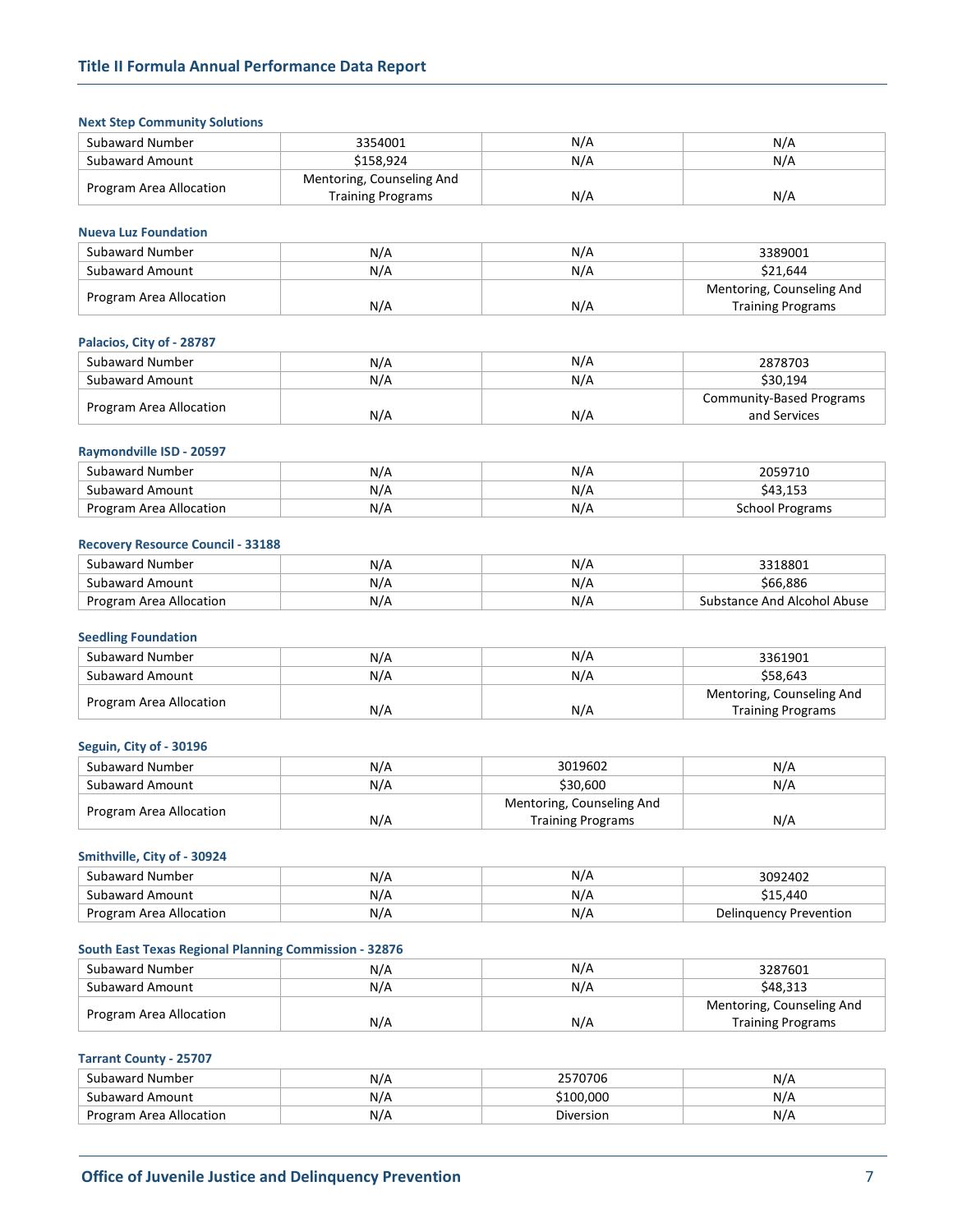## **Taylor County - 14238**

| .                       |     |     |                        |
|-------------------------|-----|-----|------------------------|
| Subaward Number         | N/A | N/A | 1423819                |
| Subaward Amount         | N/A | N/A | \$20.690               |
| Program Area Allocation | N/A | N/A | Mental Health Services |

#### **Tenaha ISD - 30761**

| Subaward Number         | 3076102         | N/A | N/A |
|-------------------------|-----------------|-----|-----|
| Subaward Amount         | \$24.186        | N/A | N/A |
| Program Area Allocation | School Programs | N/F | N/A |

## **Texas Juvenile Justice Department - 34683**

| Subaward Number         | N/A | 3468301<br>083U. | NZ.                 |
|-------------------------|-----|------------------|---------------------|
| Subaward Amount         | N/A | \$49.900         | NIH                 |
| Program Area Allocation | N/A | Diversion        | $\mathbf{L}$<br>N/A |

#### **Texas Juvenile Justice Department - 35345**

| Subaward Number         | N/A | 2E2AEM1<br>⊥טכי       | N/  |
|-------------------------|-----|-----------------------|-----|
| Subaward Amount         | N/A | \$36.834              | N/A |
| Program Area Allocation | N/A | Compliance Monitoring | N/f |

### **Texas Municipal Police Association**

| Subaward Number         | N/A | 3302101            | N/    |
|-------------------------|-----|--------------------|-------|
| Subaward Amount         | N/F | 189,734ډ           | $N$ / |
| Program Area Allocation | N/A | School<br>Programs | N/A   |

## **Van Zandt Co. - 17704**

| Subaward Number         | N/A | N/A |                        |
|-------------------------|-----|-----|------------------------|
| Subaward Amount         | N/A | N/A | .446<br>-44            |
| Program Area Allocation | N/A | N// | Mental Health Services |

## **Webb County - 32402**

| Subaward Number         | N/A | N/A | 3240201            |
|-------------------------|-----|-----|--------------------|
| Subaward Amount         | N/A | N/A | 61 F J<br>\$15,190 |
| Program Area Allocation | N/A | N/A | Diversion          |

## **Wichita County - 27217**

| Subaward Number         | N/A | N1/ | 170E      |
|-------------------------|-----|-----|-----------|
| Subaward Amount         | N/A | N/A | 13.048    |
| Program Area Allocation | N/F | N/A | Diversion |

## **Willacy County - 17169**

| Subaward Number         | N/A | N/F | 716914                        |
|-------------------------|-----|-----|-------------------------------|
| Subaward Amount         | N/A | N/A | 340.000                       |
| Program Area Allocation | N/A | N/A | <b>Mental Health Services</b> |

## **Willacy County - 27953**

| Subaward Number         | ገ5304                  | N/L | NIH |
|-------------------------|------------------------|-----|-----|
| Subaward Amount         | .43C                   | N/A | V/F |
| Program Area Allocation | Delinguency Prevention | N/A | N/A |

#### **Williamson County - 30793**

| Subaward Number         | N/A | N/A | 3079302      |
|-------------------------|-----|-----|--------------|
| Subaward Amount         | N/A | N/A |              |
| Program Area Allocation | N/A | N/A | care/Reentry |